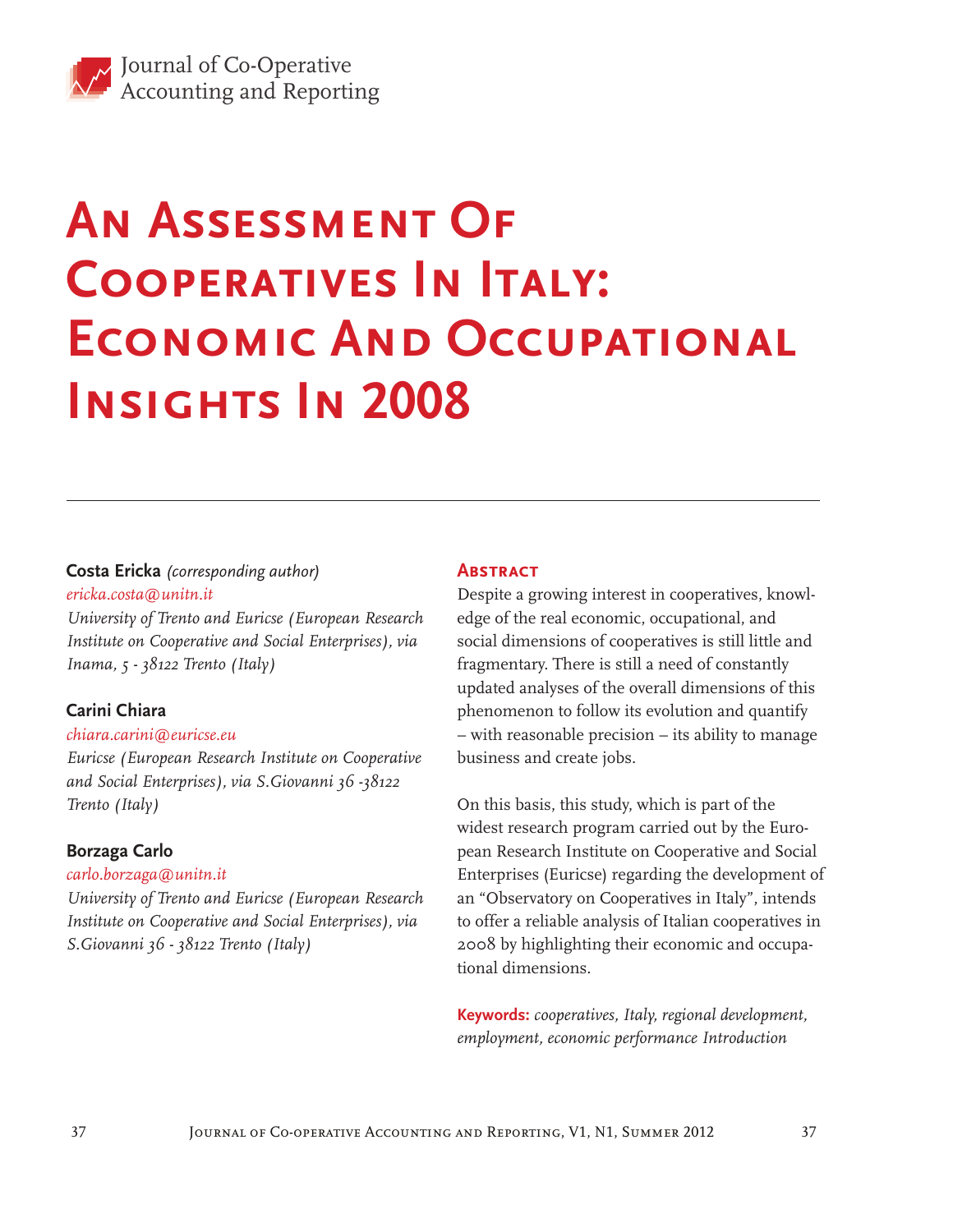#### **Introduction**

The new century has witnessed a progressive and renewed interest in cooperative enterprises. Two important acknowledgments have been the 2002 Promotion of Cooperatives Recommendation of the International Labour Organization (ILO, 2002) and the 2004 Communication on the Promotion of Cooperative Societies adopted by the European Commission. More recently, other acknowledgments have come from several economists and connoisseurs of economic policy. Both the International Monetary Fund and a few chairmen of Central Banks – Mario Draghi among them, then Governor of the Bank of Italy (Draghi, 2009) - have recognized the role and the importance of cooperative banks, both before and during the financial crisis of 2008. Renowned economist J. Stiglitz admitted that in the past too much importance had been given to the model of enterprises exclusively aimed at maximizing profits (Stiglitz, 2009). He acknowledged that this model was not successful and that other models of enterprise are necessary; cooperative and non-profit enterprises in particular. The opinion of Elinor Ostrom, Nobel Prize winner for Economics in 2009, (Ostrom, 2008) is very similar. The latest acknowledgment has been the launch of the International Year of Cooperatives 2012 (IYC) by the United Nations on 31<sup>st</sup> October 2011. In spite of all these acknowledgments, the real economic, occupational and social situation, at both the international and national level, is still scantily understood and fragmentary. It is a gap that inevitably leads to a slackening of the acknowledgment process, which – as for other economic phenomena – would come out strengthened if upheld by a more defined awareness of how cooperatives actually contribute to the economic and social welfare of many countries.

In Italy too, a country with one of the most widespread cooperative systems and in which studies and research on cooperatives are not missing or underdeveloped, a broader understanding is needed. Many researchers have indeed studied its origin and its evolution (Zamagni, 2006), its levels of efficiency and its impact on economic and social development (Fontanari and Borzaga, 2010). However, these studies are not always updated or they simply refer to specific contexts, to particular types (Istat, 2008; Spinicci, 2011) or to restricted samples of enterprises (Bentivogli and Viviano, 2012). There is a lack of analyses of the overall dimensions of this phenomenon, able to quantify with reasonable precision its ability to manage businesses and jobs.

It is possible to attribute this information gap to specific causes. In particular, official statistics usually do not deem the juridical form of organized economic activities worth considering; instead they dwell upon results and favor the activity sector. Information about the different types of enterprise (often restricted to number of enterprises and employees) is gathered and made available only – and not always - on the occasion of censuses.

In order to overcome these limitations, it is necessary to use administrative information, deriving from data that enterprises have to communicate to specific institutes, such as federations, the *Albo Nazionale delle Cooperative* (Italian National Cooperatives Register) managed by the Ministry of Economic Development, and the Companies' Register managed by the Chambers of Commerce.

The above-mentioned sources offer both pros and cons. Associations gather (exclusively for their members) more information that other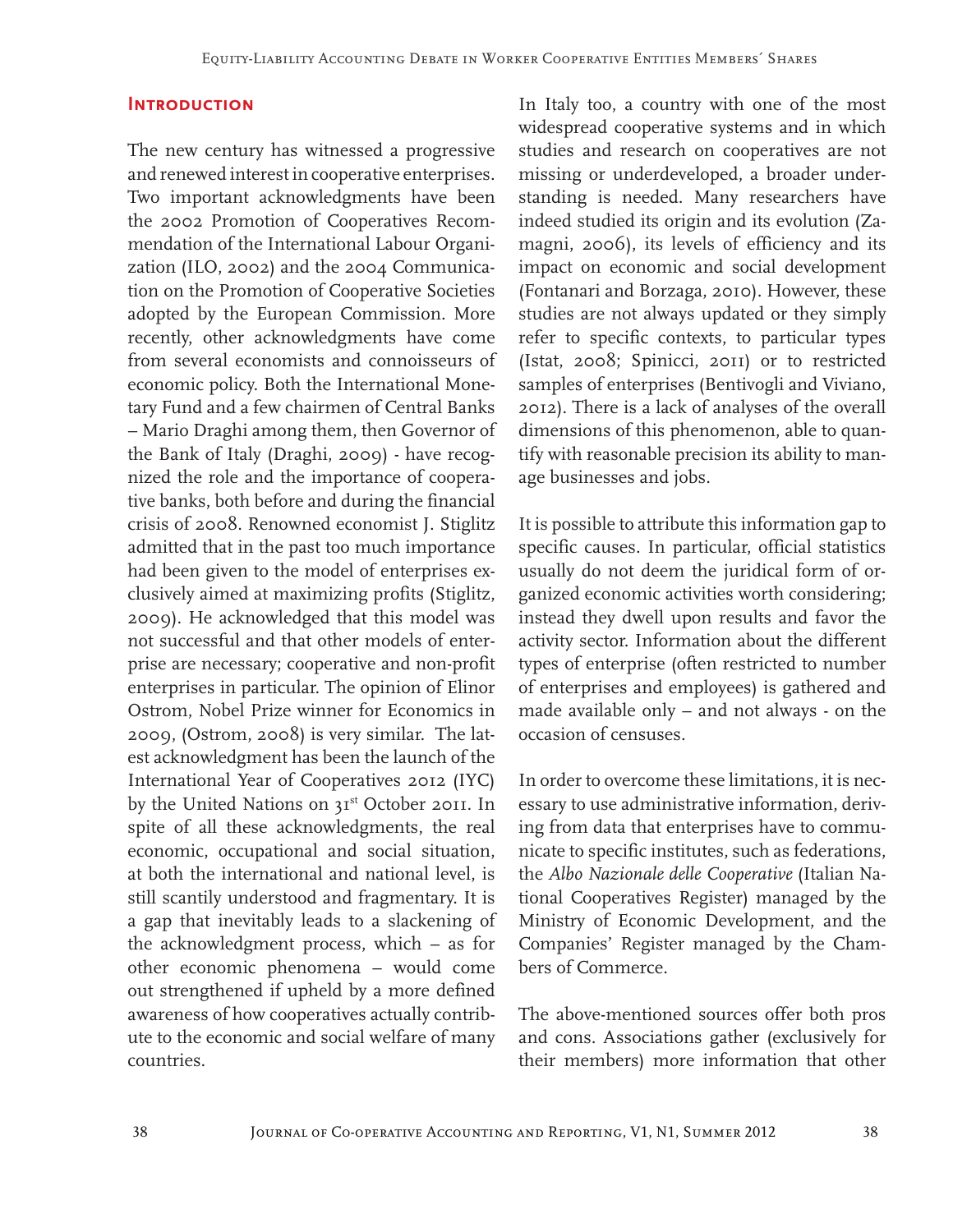sources but data are classified for non-statistical purposes. The Cooperatives Register contains only a little information and does not allow the researcher to clearly differentiate between active and non-active cooperatives.

For the time being, the most complete, accessible, and user-friendly database is the Aida-Bureau Van Dijk database<sup>r</sup>, which gathers data communicated by enterprises to Chambers of Commerce. The database contains (for cooperatives that have submitted their balance sheet) data about: sectors of activity; turnover, and other economic and financial data and just a little incomplete data about employees. Yet, the database gives no information about: number of members; people employed with atypical employment contracts and the type of cooperative (workers' cooperative, consumers' cooperative or producers' cooperative).

In order to offer a reliable analysis of the economic and occupational situation, it would additionally be necessary to progressively combine other official and administrative data sources. It is a complex task which requires time and has to be carried out step by step.

The First Research Report on Italian cooperatives (Euricse, 2011) is the first step in this direction. The chief purpose of the report, whose main results are highlighted in the present paper, is to produce the first quantitative reference picture, which will make it possible to better quantify the cooperative sector, to follow its evolution and to thoroughly analyze its characteristics, by also comparing the performances of cooperative enterprises with other businesses with different entrepreneurial profiles.

This paper has the following structure: the first part offers a brief general overview of the evolution of the Italian cooperative movement from the second half of the 1800's to the end of the 1900's; the following section explains the method used in the gathering and analysis of data. The third section presents and explains the size of the cooperative sector in Italy in 2008, its regional distribution and main economic activities. Finally, data about the employees, profits and financial structures of cooperatives will be analyzed.

# **1. Historical Evolution Of The Cooperative Movement In Italy**

In 1854 the *Magazzino di Previdenza* in Turin was the first Italian cooperative to be set up (Ianes, 2010), thanks to the initiative of the *Società Generale degli Operai* (General Workers' Association). The aim of this consumers' cooperative was to allow its members to buy staple commodities at lower prices than market prices.

The second half of the 19<sup>th</sup> century witnessed the development of consumers' cooperatives in towns and rural areas, as well as the setting up of the first financial cooperatives (end of the 1870s): the *Banca Popolare* (People's Bank) and the Agricultural Credit Bank (hereinafter called Rural Credit Banks and Cooperative Banks).

Towards the end of the century other forms of cooperative started developing: farmers' cooperatives, whose aim was to contend with agricultural monopolistic systems and workers' cooperatives, mainly espoused by building workers and laborers.

In 1882 cooperatives obtained juridical recognition in the Mercantile Law and in 1885 there

 $\overline{1}$  Aida is a database developed by the company Bureau Van Dijk (http://www.bvdinfo.com), which gathers personal, commercial, financial, and economic data from more than 950,000 Italian companies, as well as shareholdings of the 20,000 Italian businesses with the highest turnover.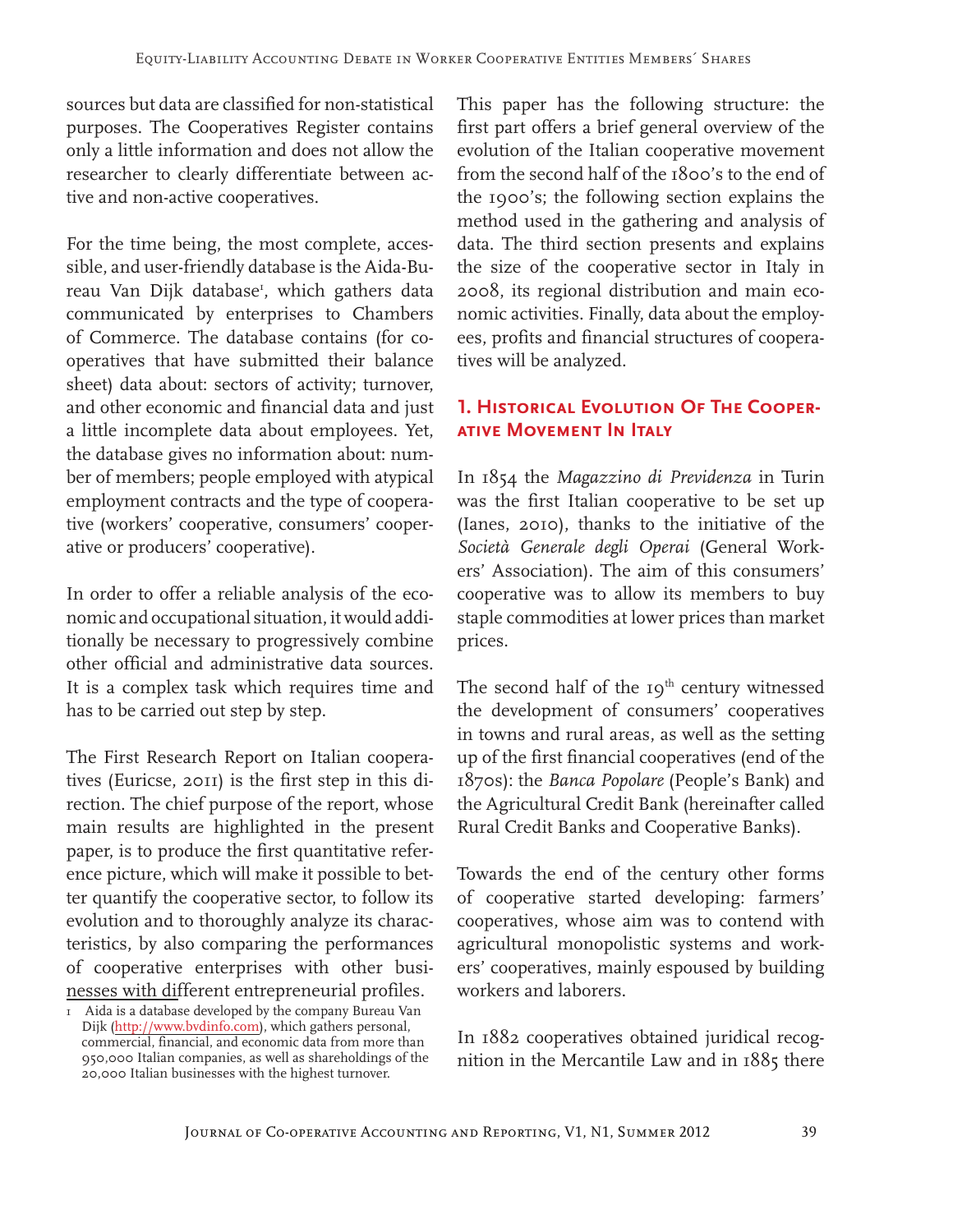# were 4,896 registered Italian cooperatives.

The first years of the 20<sup>th</sup> century (years between 1903 and 1914 in particular) were characterized by the growth both of the Italian economy and of the cooperative movement. In 1910, thanks to the government and the catholic movement, there was a rise in the number of cooperative organizations (7,400) and number of members (over one million). The growth of the cooperative movement was constant until the first half of 1920; there were then 15,000 registered cooperatives.

The accession to power of the Fascist regime (1919 – 1921) seriously hit – including with violent actions – the democratic cooperation of Socialist, catholic and republican inspiration and sharply interrupted the rapid development of the cooperative movement. Nevertheless, by the end of the Second World War the number of cooperatives was higher than it had been at the beginning of the 1930's. The policy of the Fascist regime did not cause the disappearance of the cooperative movement, but it led to a slower growth and a different evolution of the various sectors of cooperation and to an important development of farmers' cooperatives.

In the post-war period, the Italian government and the civil society devoted themselves to the re-launching of the cooperative movement (Sapelli, 1998), as clearly shown by Article no. 45 of the Italian Constitution.

The evolution of cooperatives over the second half of the 20<sup>th</sup> century can be examined through the results of the Census of Industry and Services, conducted every ten years by the Italian National Institute of Statistics (Istat). The census is the most significant source of data on cooperatives from the 1950's to the

1990's, although it presents different problems related to data collection. Several researchers (Zamagni, 2006) believe therefore that the number of cooperatives counted in the census is actually an underestimate of the real number of cooperatives.

The census of 1951 reported the existence of almost 11,000 cooperatives (Legacoop, 2004); most of them operated in the construction sector and were committed to the reconstruction of buildings destroyed during the War; there were more than 137,000 employees, equal to 2% of the total number of employees in Italy. Between the years 1951 and 1971 Italy witnessed its strongest period of economic growth, determined mainly by the development of the manufacturing sector. According to the census results, cooperatives contributed only to a limited extent to this development and the economic importance of cooperation remained at a standstill; in 1971 there were 10,744 cooperatives, about the same number as in 1951, but 12.1% down if compared with the number of cooperatives in 1961. Yet, the dimensions of these organizations over the two decades increased considerably; the average number of employees rose from 12.8 in 1951 to 19.3 in 1971. The growth in the number of employees in cooperatives reflected the growth of the Italian economy; about 2% of Italian working people were employed - for the two decades – in the cooperative sector. The following ten years, characterized by the oil crisis, slower growth of GDP and hyperinflation, and the years between 1981 and 2001, witnessed a remarkable increase in the number of active cooperatives (an increase of 85.2% between 1971 and 1981 and of 168.3% between 1981 and 2001) and of employees in this sector (respectively an increase of 69.9% and 165.4%). The growth was noticeably higher than the average growth of the Italian economy.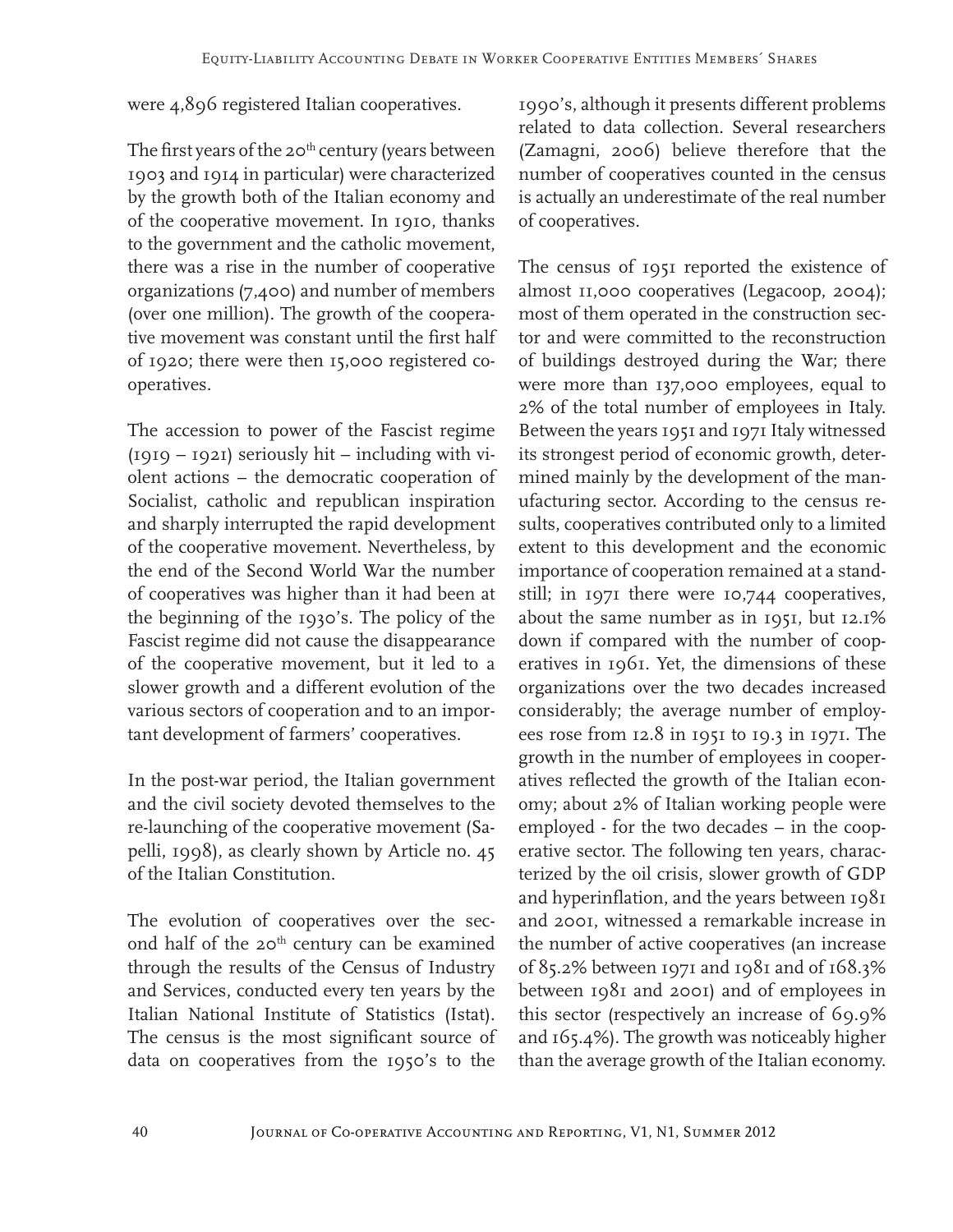The employment rate in cooperatives kept pace with the growth; in 1991 about 4% of Italian working people were employed in the cooperative sector, and this became 5.8% in 2001.

# **2. Methodological Remarks**

While waiting for the official results of the ninth Census of Industry and Services (year 2011), it is possible to depict the situation of Italian cooperatives in 2008.

Data used for this study were extracted from the Aida database on 30<sup>th</sup> September 2010 and refer to cooperatives and cooperative consortia active at the 31<sup>st</sup> December 2008.

As already mentioned the available data are administrative; they have undergone those checks necessary to prove their quality and correctness. Data extracted from the Aida database have been cross-compared with data from other databases. If anomalies were found in economic and financial data, the balance sheet of enterprises - submitted to the Chamber of Commerce and available in the online Companies' Register database "Telemaco" - were downloaded and analyzed.

Data regarding cooperative banks, not available in the Aida database, come from different sources; in particular the website of the Bank of Italy<sup>2</sup> and Federcasse<sup>3</sup>.

According to the Aida database, an active cooperative is a cooperative registered in the Companies' Register that pursues an economic activity and – at the date of reference – is not subject to ongoing insolvency proceedings. Activity sectors are based on the prevailing activity

code of the NACE rev. 24 classification declared by cooperatives to the competent Chamber of Commerce and hereinafter grouped as follows:

- Agriculture: includes economic activities of section A;
- Industry excluding construction: activities of sections B, C, D and E;
- Construction: activities of section F;
- Trade, accommodation and food service activities: activities of sections G and I;
- Services: activities of sections H to T inclusive.

Since the construction sector also comprises housing cooperatives, a cautious evaluation of the state of cooperatives in this sector is required. Unfortunately, using the NACE code it is impossible to single housing cooperatives out and analyze them separately.

When data about employees were not available (35% of total cooperatives), an estimate was carried out with the use of a statistical procedure prepared by Euricse; it provides a random allocation by cooperative compounds similar to personnel expenses, territorial distribution and cooperative type.

Available data allow the distinction between cooperatives, social cooperatives and cooperative consortia. Social cooperatives are a particular type of cooperative introduced into the Italian legal system by Law 381/1991. They provide social, welfare and educational services and carry

<sup>2</sup> http://www.bancaditalia.it/

<sup>3</sup> http://www.creditocooperativo.it/

<sup>4</sup> Statistical Classification of Economic Activities in the European Community (NACE) used by Eurostat for its economic statistical surveys. Further details are on epp. eurostat.ec.europa.eu/portal/page/portal/nace\_rev2/introduction.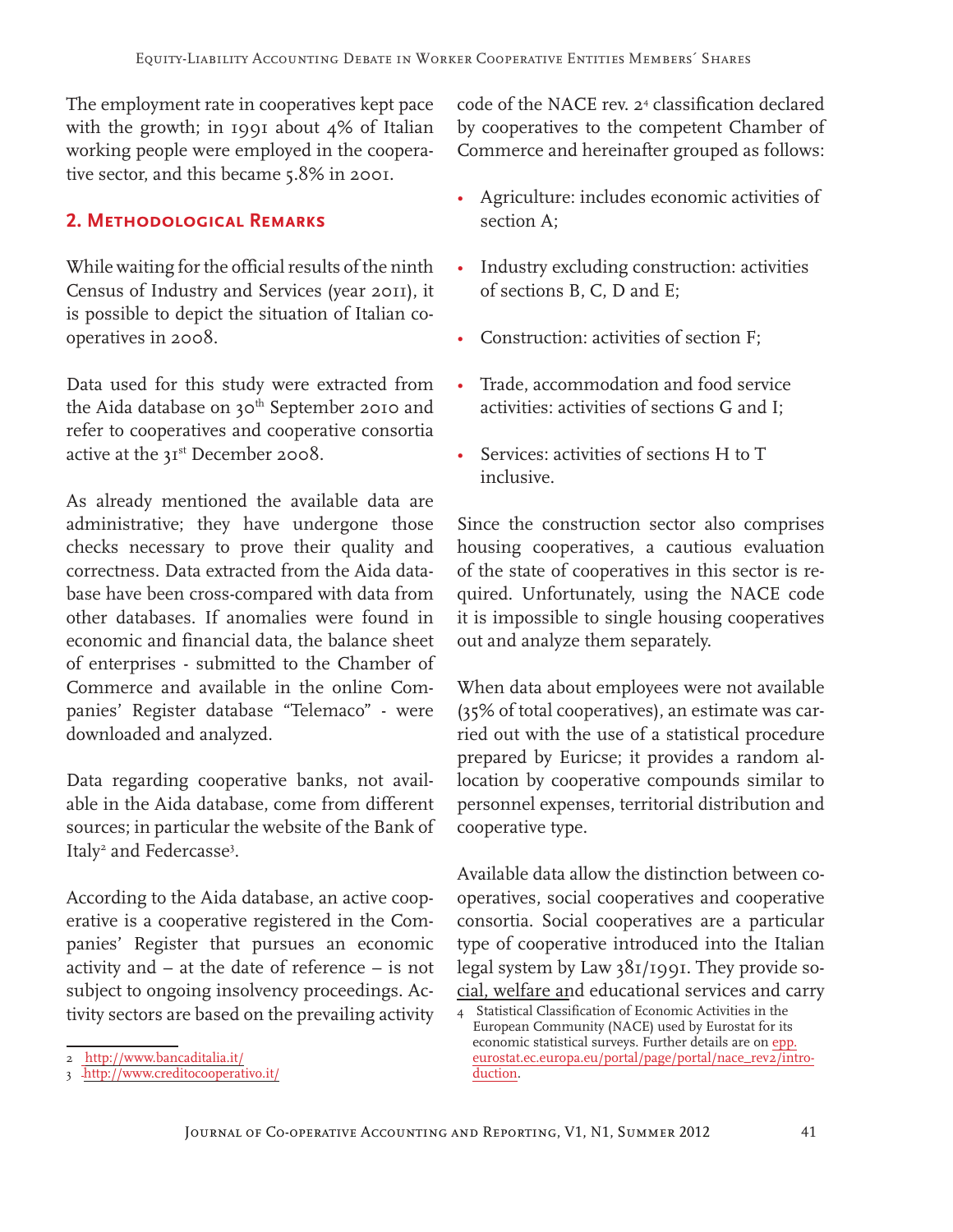out various activities for the purposes of providing employment for disadvantaged people (Defourny and Nyssens, 2010).

The results of this research have both pros and cons. On the one hand, the results surely guarantee a wide coverage of the cooperative universe and present reliable economic and financial data; they allow, therefore, a first evaluation of the economic relevance of the whole sector, as well as an estimate of its economic and financial situation. On the other hand, the analyzed data were incomplete about the number of people employed and non-existent about the number of members and were not up-to-date. The choice of working with data aged almost four years and not properly taking into consideration the present crisis does not seem very reasonable and needs to be justified. 2008 is the year with the largest availability of data so far and can therefore be chosen as a key year for the study of the future evolution of the cooperative enterprise system. In this phase, however, the pros outweigh the cons. The research allows verification of whether the cooperative sector in Italy is a residual and static phenomenon, on the wane and not able to contribute towards growth and economic affluence, or if the opposite is the case, in part or totally, the actual situation. It also can start the discussion of the real size of the limits that economic theory considered and still considers typical of cooperatives.

#### **3. Cooperatives in Italy in 2008**

By the  $3I^{st}$  December 2008, there were  $7I,578$ active cooperatives (7.5% of enterprises subject to the submission of annual accounts). 19.5% of them were social cooperatives<sup>5</sup> and there were 432 Cooperative Banks. In addition, there

5 For a deeper study of social cooperatives, see Costa et al. (2012).

were 1,948 cooperative consortia.

The highest concentration of cooperatives was in the southern regions, including Sicily and Sardinia, (44.4%), followed by the northern (33.6%) and central regions (22.1%). Italian regions with the highest number of cooperatives (Figure 1) were Lazio (9,751) and Lombardy (9,087), whose capitals, Rome and Milan, are the two most densely-populated Italian provinces.

However, when the number of cooperatives was related to the number of a region's inhabitants in 2008, the profile of the cartogram changed; the incidence was higher in southern and insular regions. This incidence was, however, not confirmed when the analysis concerned the economic, financial, and occupational relevance of the cooperative sector.

Cooperatives can be found in every economic sector (Table 1): from a maximum of 33,649 cooperatives in the service sector - health and social care services (20.6%), business support service activities (20.5%) and transport  $(19.4\%)$  – to a minimum of 5,137 cooperatives in the manufacturing sector, where agricultural product manufacturing cooperatives (probably linked to farmers' cooperatives) are of particular importance.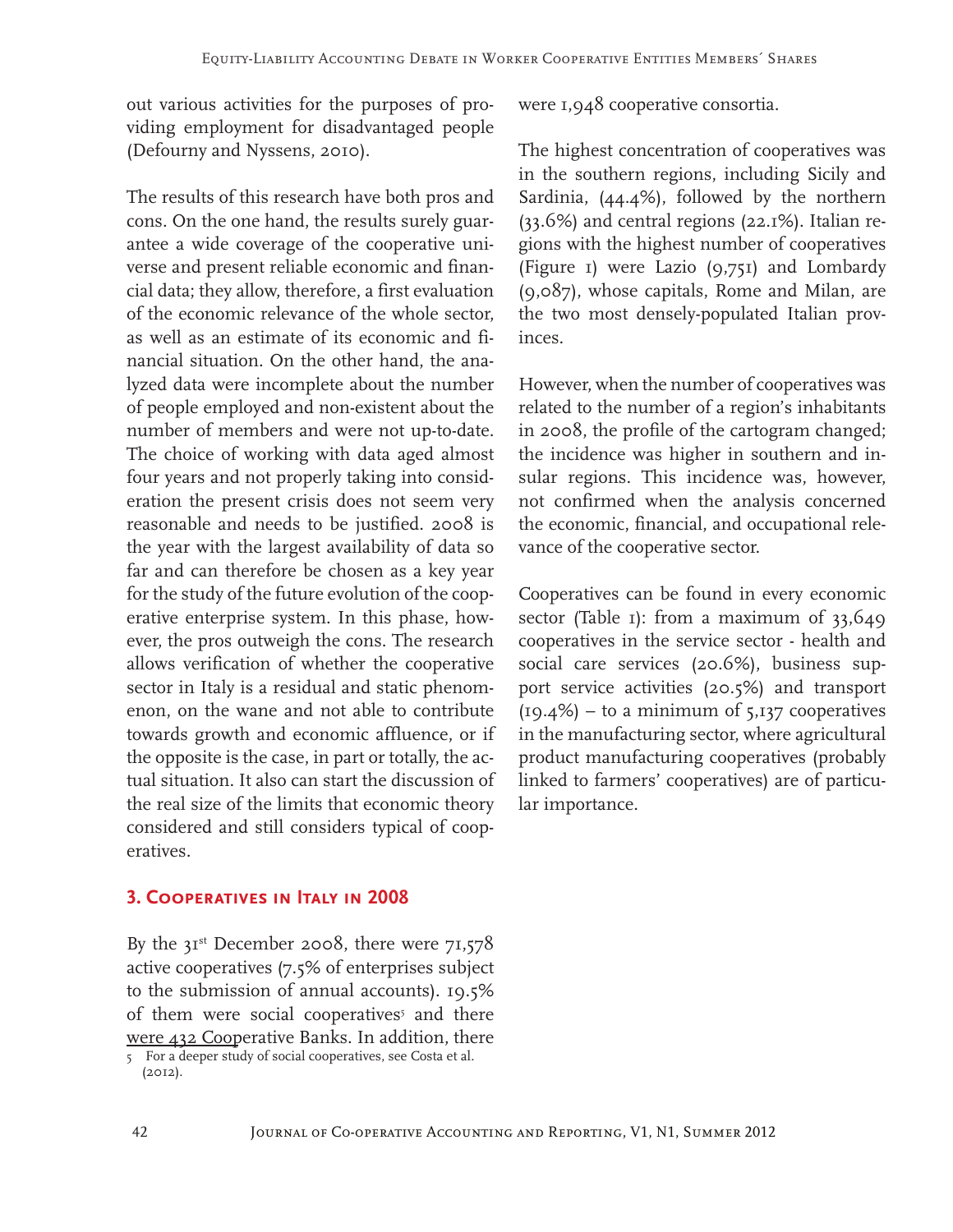



*Source: Euricse*

# **Table 1.** *Cooperatives by sector of activity – Year 2008*

| <b>Activity sector</b>            | N      | %     | valid % |
|-----------------------------------|--------|-------|---------|
| Services                          | 33,649 | 47.0  | 51.3    |
| Construction                      | 13,712 | 19.2  | 20.9    |
| Agriculture                       | 7,468  | 10.4  | 11.4    |
| Trade and food service activities | 5,608  | 7.8   | 8.6     |
| Industry excluding construction   | 5,137  | 7.2   | 7.8     |
| <b>Missing</b>                    | 6,004  | 8.4   |         |
| Total                             | 71,578 | 100.0 |         |

*Source: Euricse*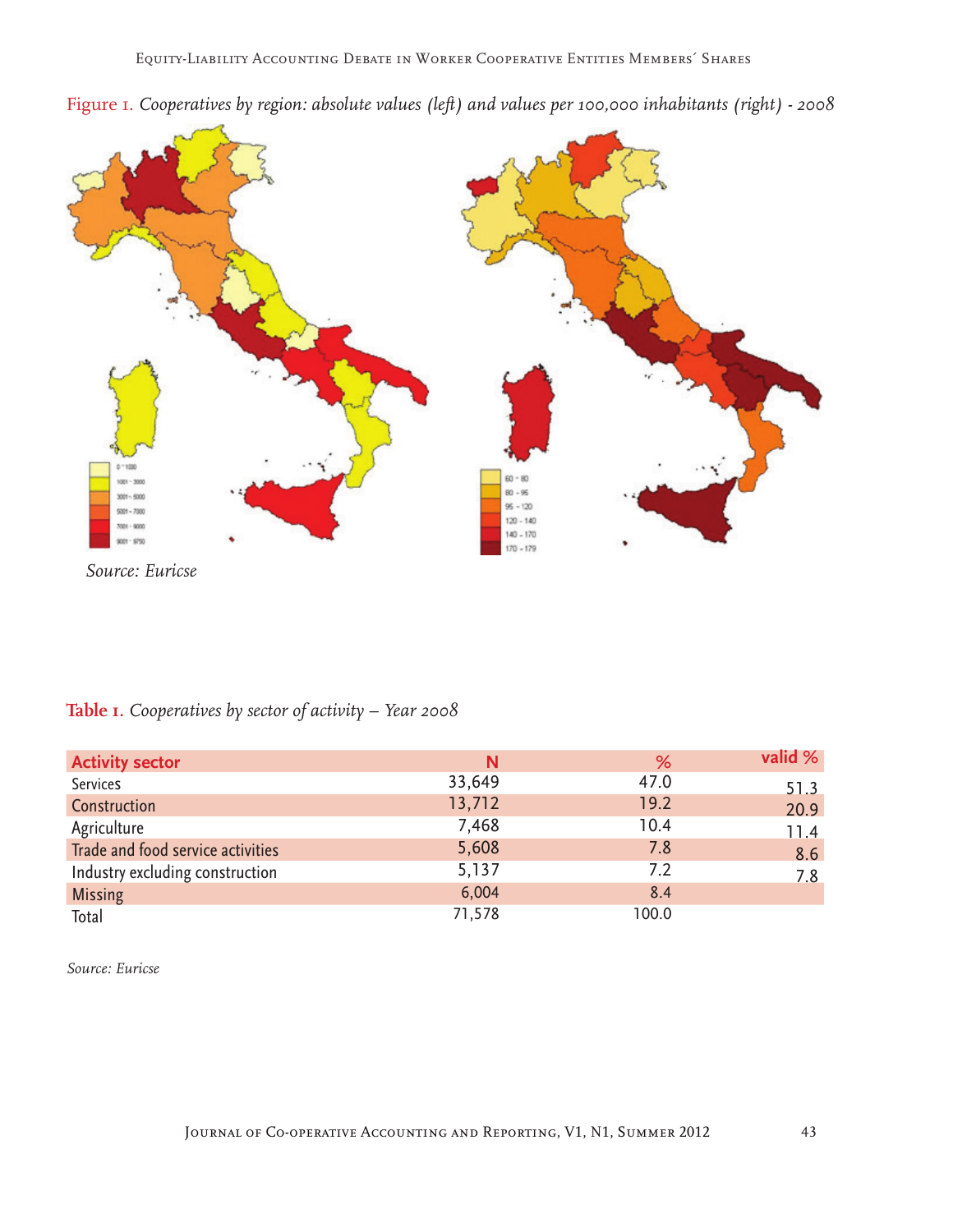Social cooperatives are particularly important in the service sector; there were 10,538 enterprises principally active in health and social care services and non-residential social care services.

75% of consortia had their seat in northern (46.8%) and central (28%) Italy. 57.6% of them operated in the services sector and 16.3% in the construction sector.

Over the last decade, cooperative enterprises have been particularly dynamic (Table 2). Cooperatives thrived in every Italian region and this vitality is indeed the reason for the growing interest this form of enterprise has aroused over the last decade.

Liveliness in setting up new cooperatives had certainly but only partly been determined by the new cooperative form established in 1991, the social cooperative; only a little less than 25% of the total number of cooperatives born over the last decade are social cooperatives.

50.3% of the cooperatives active in 2008 had been set up between 1998 and 2007, in spite of the overall Italian economic stagnation. More than 5,000 cooperatives were set up in 2008.

Just over 50% of Farmers' cooperatives were born after 1992. On the other hand, the most dynamic sectors were those of service activities: 72.5% of the 33,217 cooperatives operating in the service sector (excluding cooperative banks) were established after 1992, 39% between 2003 and 2008.

The number of employees<sup>6</sup> was estimated to be

1,155,000, including 29,418 employees of cooperative banks; they corresponded to almost 5% of all Italian workers and 9% of total non -agricultural employees (Table 3). Two sectors registered the highest cooperative presence: first, agriculture, where farmers' cooperatives employed 7.4% of the total number of workers in that sector; second, the service sector, where there were 7.4% of all Italian workers and 19.3% of the total number of employees.

The contribution of cooperatives to employment reached important levels in other sectors as well: 6.5% of employees in the construction sector and 3.7% of employees in the trade and accommodation service activities.

# **4. ECONOMIC SIZE: TURNOVER AND TOTAL Assets**

The overall turnover generated in 2008 by the cooperative system, without considering cooperative banks7 , amounted to more than 108 billion Euros, equivalent to 3.5% of the Italian value of production $^8$  in 2008 (Table 4). In detail, 91.8 billion were generated by cooperatives. The remaining 16.7 billion were generated by cooperative consortia.

The most productive sector was agriculture; cooperatives in this sector produced 21.1% of the total value of production (excluding 1,390 cooperatives operating in the food industry in 2008).

The data do not allow a correct estimate of the contribution to GDP: considering the labor in-

<sup>6</sup> Collaborators with different kinds of contract and self-employed workers, whose income depends, partly or wholly, on them belonging to a cooperative enterprise as producers, were not counted among employees. They were counted among the total number of workers.

<sup>7</sup> The present analysis of economic performance does not take into account cooperative banks. Their specificity does not allow a comparison between their economic data and the economic data of cooperative enterprises. For a thorough analysis of the economic results of cooperative banks, please see the complete Research Report (Euricse, 2011).

<sup>8</sup> Source: Istat, *Conto economico nazionale* (National Income Accounts)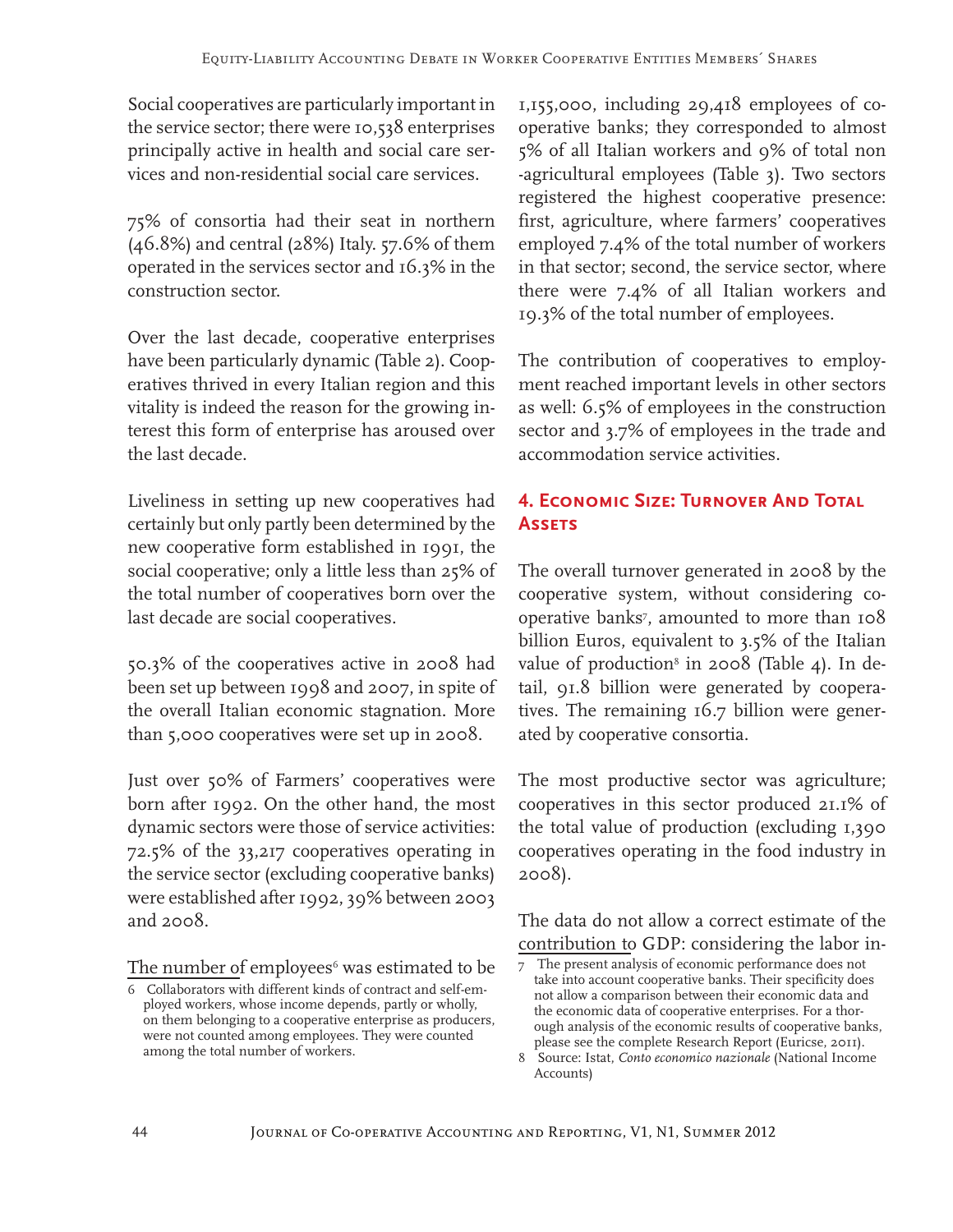## **Table 2.** *Cooperatives by year of registration – Year 2008*

| <b>Year</b>    | N      | %     | Valid % |
|----------------|--------|-------|---------|
| Up to 1992     | 24,735 | 34.6  | 34.6    |
| 1993 - 1997    | 5,748  | 8.0   | 8.0     |
| 1998 - 2002    | 14,707 | 20.5  | 20.6    |
| 2003 - 2007    | 21,302 | 29.8  | 29.8    |
| 2008           | 5,023  | 7.0   | 7.0     |
| <b>Missing</b> | 63     | 0.1   |         |
| Total          | 71,578 | 100.0 |         |

*Source: Euricse*

**Table 3.** *Incidence of employees of cooperatives on the total number of employees and on the total number of workers by sector of activity – Year 2008*

| <b>Sector of activity</b>      | total enterprise workers (%) | Employees of cooperatives / Employees of cooperatives / Total<br>enterprise employees * (%) |
|--------------------------------|------------------------------|---------------------------------------------------------------------------------------------|
| <b>Services</b>                | 7.4                          | 19.3                                                                                        |
| Construction                   | 4.1                          | 6.5                                                                                         |
| Trade, food service activities | 2.2                          | 3.7                                                                                         |
| Agriculture                    | 7.4                          |                                                                                             |
| Industry                       | 1.5                          | 19                                                                                          |
| Total                          | 4.9                          | 8.9                                                                                         |

*\* Agricultural sector excluded*

*Source: Euricse data processing, Labor Force Survey (Istat 2009) and ASIA - Statistical Archive of Active Enterprises (Istat, 2010)*

**Table 4.** *Incidence of the turnover of cooperatives and cooperative consortia on total production by sector of activity – Year 2008*

| <b>Sector of activity</b>      | Cooperatives' turnover (excluding Cooperatives' turnover (including<br>consortia)/total production (%) consortia)/total production (%) |      |
|--------------------------------|----------------------------------------------------------------------------------------------------------------------------------------|------|
| <b>Services</b>                | 2.2                                                                                                                                    | 2.5  |
| Construction                   | 5.5                                                                                                                                    | 6.8  |
| Trade, food service activities | 5.6                                                                                                                                    | 6.6  |
| Agriculture                    | 21.1                                                                                                                                   | 24.7 |
| Industry                       | 1.2                                                                                                                                    | 15   |
| Total                          | 3.0                                                                                                                                    | 35   |

*Source: Euricse data processing, Conto economico nazionale (National Income Accounts, Istat)*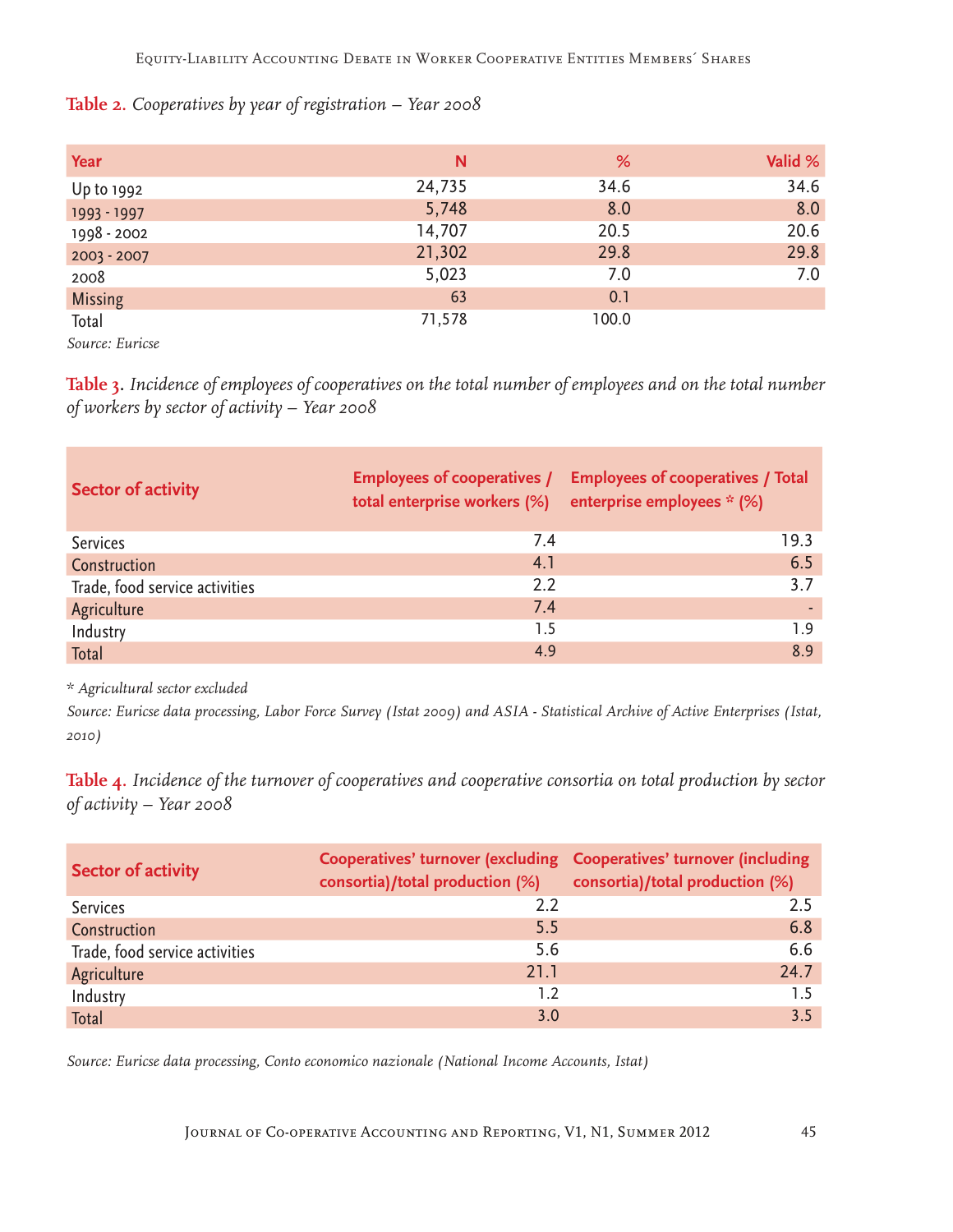tensive nature of the majority of cooperatives, the contribution should amount to more than 3.5%.

83.1% of cooperatives generated a turnover of less than one million Euros and 61.8% generated a turnover of less than 250,000 Euros. Only 3.8% generated a turnover higher than 5 million Euros. Overall, the total assets in 2008 amounted to more than 123 billion Euros; 109.2 billion had been invested by cooperatives and 14.2 billion by cooperative consortia.

72.8% of cooperatives declared that they had invested less than 500,000 Euros and only 17.4% of cooperatives had invested more than one million Euros.

As far as cooperative consortia are concerned, the data show that one in two declared a turnover of less than 500,000 Euros and only 23% declared that their turnover was less than 50,000 Euros.

The data show that the cooperative sector mirrored the general situation of Italian enterprises. More than 50% of cooperatives were small-sized in terms of turnover, capitalization and employees. Less than 10% had a turnover and total assets higher than one million Euros, whereas a little more than 6% employed more than 50 employees.

These figures, however, have to be read in the light of a few considerations. First, an efficient cooperative does not necessary need to be largesized; when cooperatives organize the production of a service for a constant or decreasing group of members – this happens in many producers' cooperatives – there is neither the necessity nor the chance to be big and to grow.

Second, by analyzing cooperatives by their constitution year, it is clear that critically a small size was found mainly in cooperatives in a startup phase. Moreover, cooperatives operating in some specific sectors and with a particular form, tend to grow the value of their production over time and, to increase their level of equity and their possibility to invest in the growth of the cooperative. This demonstrates that enterprise projects were often sound and in line with the evolution of demand for offered goods and services. This tendency was particularly evident in social cooperatives, since the objective of many of them was a community interest.

# **5. ECONOMIC EFFICIENCY AND Capitalization**

When analyzing the efficiency of resource management in cooperative enterprises, it has to be borne in mind that the goals of cooperatives cannot be reduced simply to profit maximization or economic and financial wealth, but are rather the maximization of the benefit for their members or, in case of social cooperatives, for the community (Mancino and Thomas, 2005; Thomas, 2004).

Therefore cooperatives' profitability cannot be measured with the traditional indicators used in for-profit fields; the analysis of merely the economic *"bottom line"* does not allow a correct interpretation of the real performance of these types of organizations.

In a for-profit organization, economic performances are measured by the balance sheet and profits, because shareholders recognize the maximization of profits as the organization's mission. On the contrary, this automatic relation does not exist in cooperatives and in non-profit organizations in general (Moore,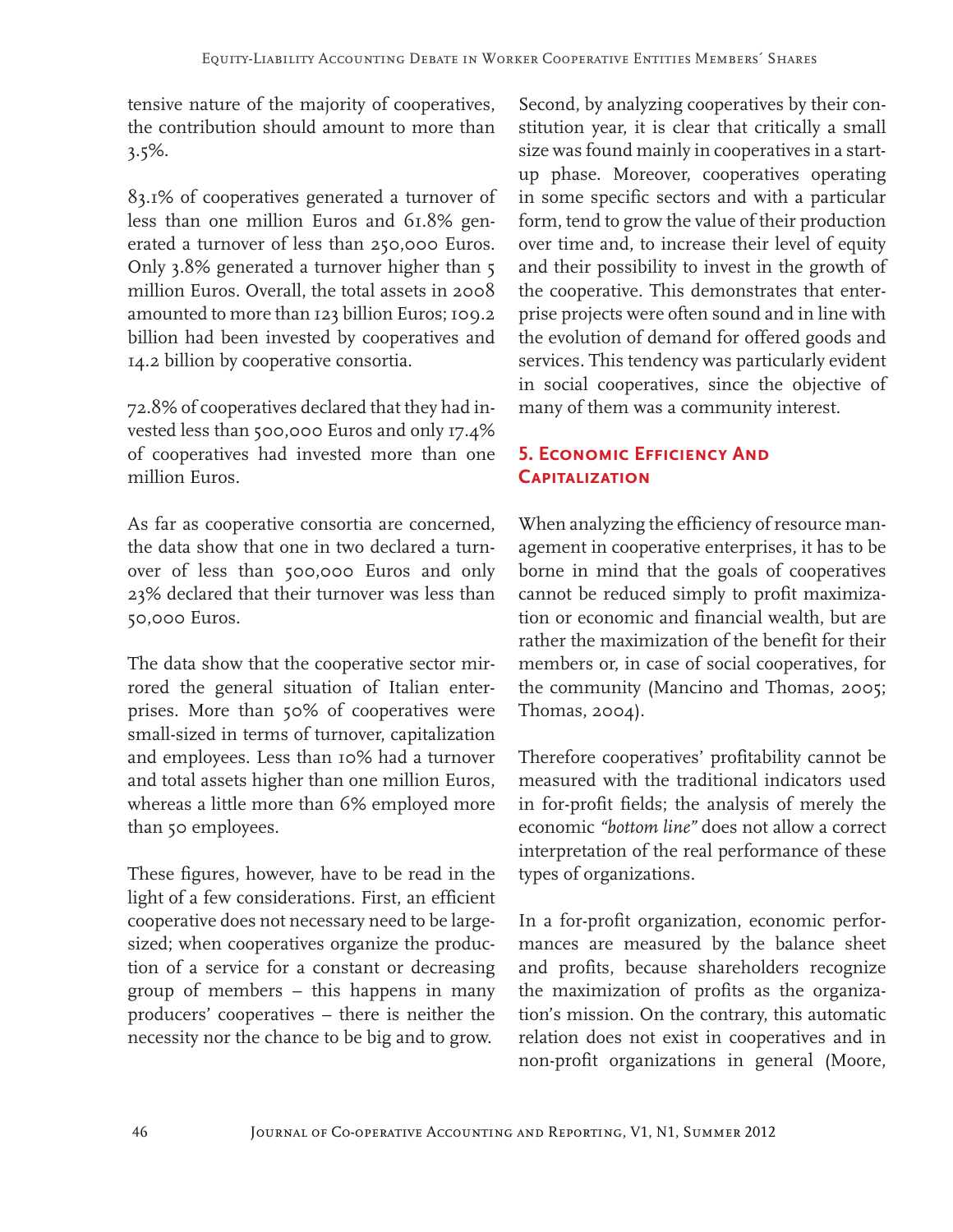2000). Since non-profit organizations are often regarded as "double bottom line organizations" (Dart et al., 2010) able to generate economic and social value at the same time (Dees and Economy, 2001), they cannot be evaluated by using traditional economic and financial indicators (Austin et al., 2006). Moreover, appropriately adapted financial measurements can contribute to the interpretation of an analysis of the efficiency of these organizations, but are totally devoid of any sense if used for the evaluation of their effectiveness (Herman and Renz, 1999).

By considering the limitations of traditional financial accounting measurement in a non -profit context, this paper develops four indices in order to analyze the economic performance of cooperatives: 1. Turnover/total operating expenses; 2. profit (or loss)/turnover; 3. Equity/ Total Assets; 4. Fixed assets/total assets. These indicators have previously been used in a social cooperatives context (Costa et al., 2012) and should be more broadly applied to the cooperative sector at large.

The first two indices are used to evaluate cooperatives' economic efficiency.

In detail, Index I (Turnover/total operating expenses) explains the relation between operating costs and turnover of the business activity.

Index 2 (profit/turnover) reflects the amount of self-financing conducted, and it highlights the proportion of the value of production that remains after accounting for operating costs and the members' and partners' remuneration. This index is used to evaluate not the cooperative's economic performance, but its ability for self-financing. For a correct interpretation of the index it is necessary to remember that

the goal of cooperatives is not profit maximization, but the maximization of the benefit for its members or, in the case of social cooperatives, for the community. Cooperatives' economic performance can be explored by jointly analyzing the profit and members' remuneration.

Most cooperatives reasonably managed to cover operating costs with the turnover produced in 2008 (Table 5). Small-sized or starting cooperatives had the biggest problems in covering these costs. It follows that about half of the Italian cooperatives – especially small-sized or starting cooperatives – did not reach a positive net income for financial year 2008. The incidence of profit on turnover (Table 6) indicates, however, that 35.6% of cooperatives had a surplus of up to 6% of their turnover and that 13.8% had even higher surpluses. The analysis of the indicators by geographical area shows that the ability to cover costs with turnover was quite meager in southern and insular Italy; in these regions more than 50% of cooperatives recorded operating costs higher than their turnover.

**Table 5.** *Cooperatives by ratio of turnover to operating expense - Year 2008*

| Turnover/<br>operating expense | N      | %     | Valid % |
|--------------------------------|--------|-------|---------|
| Up to 1                        | 26,600 | 37.4  | 45.1    |
| $1 - 1.2$                      | 27,326 | 38.4  | 46.4    |
| $1.2 - 1.4$                    | 2,271  | 3.2   | 3.9     |
| Higher than 1.4                | 2,736  | 3.8   | 4.6     |
| Total without missing          | 58,933 | 82.8  | 100.0   |
| <b>Missing</b>                 | 12,213 | 17.2  |         |
| Total                          | 71,146 | 100.0 |         |

*Source: Euricse*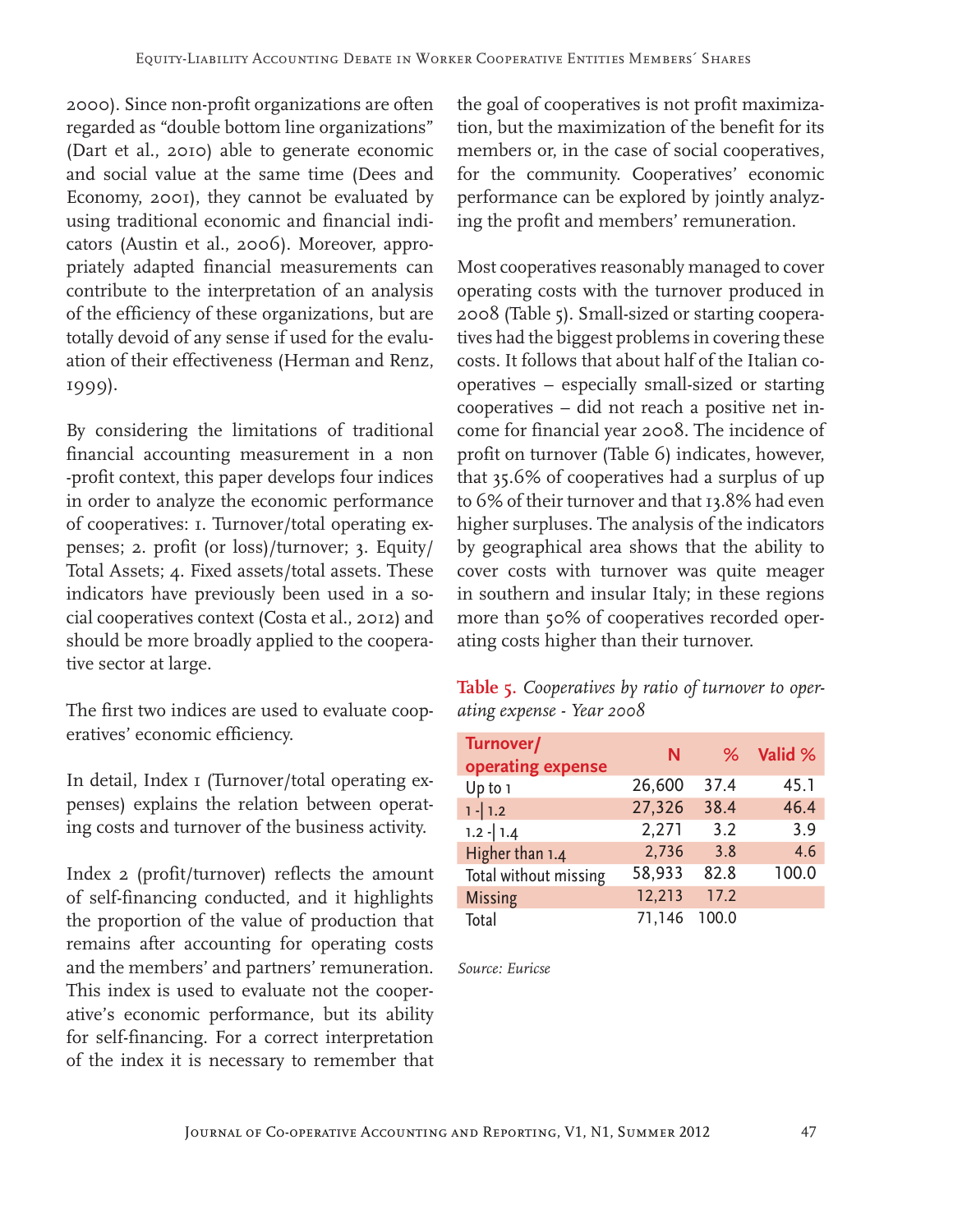| <b>Profit/turnover</b> | N      | ℅     | Valid % |
|------------------------|--------|-------|---------|
| Up to -0.06            | 11,344 | 15.9  | 21.5    |
| $-0.06 - 0$            | 15,302 | 21.5  | 29.1    |
| $0 - 0.06$             | 18,748 | 26.4  | 35.6    |
| Higher than 0.06       | 7,263  | 10.2  | 13.8    |
| Total without missing  | 52,657 | 74.0  | 100.0   |
| <b>Missing</b>         | 18,489 | 26.0  |         |
| Total                  | 71,146 | 100.0 |         |

**Table 6.** *Cooperatives by impact of profit on turnover – Year 2008*

#### *Source: Euricse*

The analysis by year of establishment highlights once more that cooperatives – social cooperatives in particular – with a negative owners' equity were principally newly-established or up to six year old cooperatives.

As to consortia, it appears that 62.6% of them managed to cover their operating expense with their turnover; for 56.6% of them, the indicator reached a value of 1 to 1.2.

Moving to the analysis of the level of capitalization, index 3 (Equity/Total Assets) measures the cooperatives' level of capitalization and indirectly shows the cooperatives' debt ratios.

Index 4 (Fixed assets/Total assets) analyses the rigidity of assets by showing how much of them will return to liquidity in the long term (after more than 12 months).

The interpretation of the index values is closely related to the sector of activity in which the cooperative operates and to its organizational structure. Labor-intensive activities require little in terms of hard assets but high levels of staffing, whereas capital intensive businesses require investment in machinery and infrastructure, which have a dampening effect on total assets.

Looking at the data on the incidence of owners' equity on total assets, it has to be borne in mind that values (Table 7) must be related to the ratio of fixed assets to total assets (Table 8). The incidence of fixed assets on total assets shows that 35% of cooperatives invested in total fixed assets of no more than 6% of total invested capital. 56.4% of cooperatives recorded a ratio of fixed assets to total assets lower than 20%. Considering this scenario, levels of capitalization are altogether satisfactory for an appropriate and balanced assets administration.

# **Table 7.** *Cooperatives by ratio of Equity to Total Assets – Year 2008*

| <b>Equity/total assets</b> | Ν      | ℅     | Valid % |
|----------------------------|--------|-------|---------|
| Up to o                    | 12,524 | 17.6  | 20.9    |
| $0 - 0.15$                 | 22,231 | 31.2  | 37.1    |
| $0.15 - 0.35$              | 10,173 | 14.3  | 17.0    |
| Higher than 0.35           | 14,942 | 21.0  | 25.0    |
| Total without missing      | 59,870 | 84.2  | 100.0   |
| <b>Missing</b>             | 11,276 | 15.8  |         |
| Total                      | 71,146 | 100.0 |         |

*Source: Euricse*

# **Table 8.** *Cooperatives by ratio of Fixed assets to Total Assets – Year 2008*

| <b>Fixed assets/total</b><br>assets | N      | ℅     | Valid % |
|-------------------------------------|--------|-------|---------|
| Up to 0.06                          | 20,964 | 29.5  | 35      |
| $0.06 - 0.2$                        | 12,814 | 18.0  | 21.4    |
| $0.2 - 0.45$                        | 11,338 | 15.9  | 18.9    |
| Higher than 0.45                    | 14,753 | 20.7  | 24.6    |
| Total without missing               | 59,869 | 84.1  | 100.0   |
| <b>Missing</b>                      | 11,277 | 15.9  |         |
| Total                               | 71,146 | 100.0 |         |

*Source: Euricse*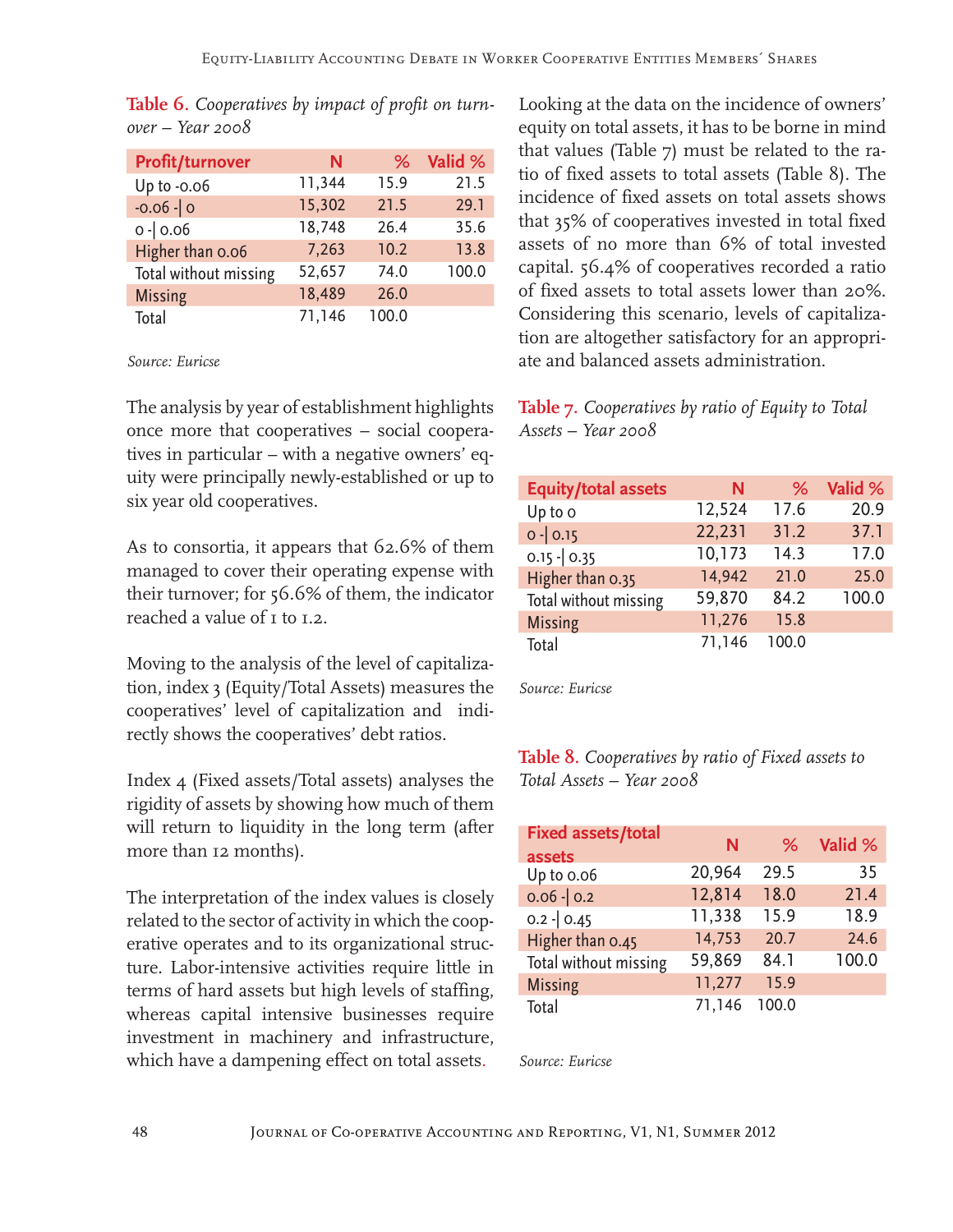Analysis by geographical area confirms the division of the country into two parts. In northern Italy the capitalization rate was higher (between 20% and 25%) compared with southern, central and insular Italy, where the ratio between owners' equity and total assets was lower than 0 for almost 25% of cooperatives.

As far as consortia are concerned, the ratio between owners' equity and total assets highlights that 46.7% of them managed to finance total assets with a maximum of 15% of owners' equity.

As previously mentioned, these figures should be analyzed taking into consideration that profit maximization and – in some cases - value of production are not the institutional purposes of these enterprises. The achievement of a positive net income is, instead, a constraint to be respected in order to guarantee one's existence in the longer-term. This means that a low profitability is not necessarily negative, whereas an excessively high profitability could hint at an ineffective administration, i.e. not oriented towards consistently pursuing the institutional purpose any more.

The crossing of the incidence of net income on value of production with the value of capitalization rates<sup>9</sup> allows an analysis of potential arousing situations and their relevance. A crossing analysis also allows consideration of the ability of cooperatives to set aside profits, as well as their actual needs for stable funding. Owners' equity is usually moderate; however, cooperatives frequently manage to finance funding

with owners' equity and to not totally or partially depend on external financing. They tend, over time, to increase owners' equity through the allocation of earnings to reserves. Looking at cooperatives in the service sector, and with elevated owners' equity (6,217) - equal to more than 35% of invested capital, it emerges that cooperatives in the start-up phase were characterized by high profitability and cooperatives that got over the start-up phase generally showed good profit margins<sup>10</sup>.

Moving to cooperatives with considerable owners' equity  $(9,762)$  - equal to  $15\%$  to  $35\%$  of invested capital, it was shown that the average dimension of enterprises in the start-up phase was generally lower and their net capital actually consisted of merely the owners' equity.

Finally analyzing cooperatives with negative equity (5,071), it was clear that negative equity is closely connected to a negative economic trend. The majority of these cooperatives were in the start-up phase: their dimensions in terms of absolute value were likely to be contained and their equity was subject to variances in the rate of return. Their net capital consisted of the owners' equity and was therefore exposed to losses, which could also be minor in terms of absolute value.

# **Conclusions**

The main result of the study is the data warehouse where data from different administrative sources converge. It is a starting point for i) the study of the economic and, albeit still limited, social impact of cooperatives in the Italian economic system, ii) sample surveys on some specific aspects of the cooperative sector.

<sup>9</sup> The crossing has been carried out considering separate activity sectors and not overall analysed cooperatives, in order to bring about comparisons between enterprises presenting similar characteristics. For the joint analysis of effective resource management indicators, profitability indicators and capitalization indicators in other activity sectors, see the complete Report (Euricse, 2011).

<sup>10</sup> The theoretically optimal range of profitability for an elevated owners' equity and for the specificity of the cooperative enterprise is within 6% of the value of production.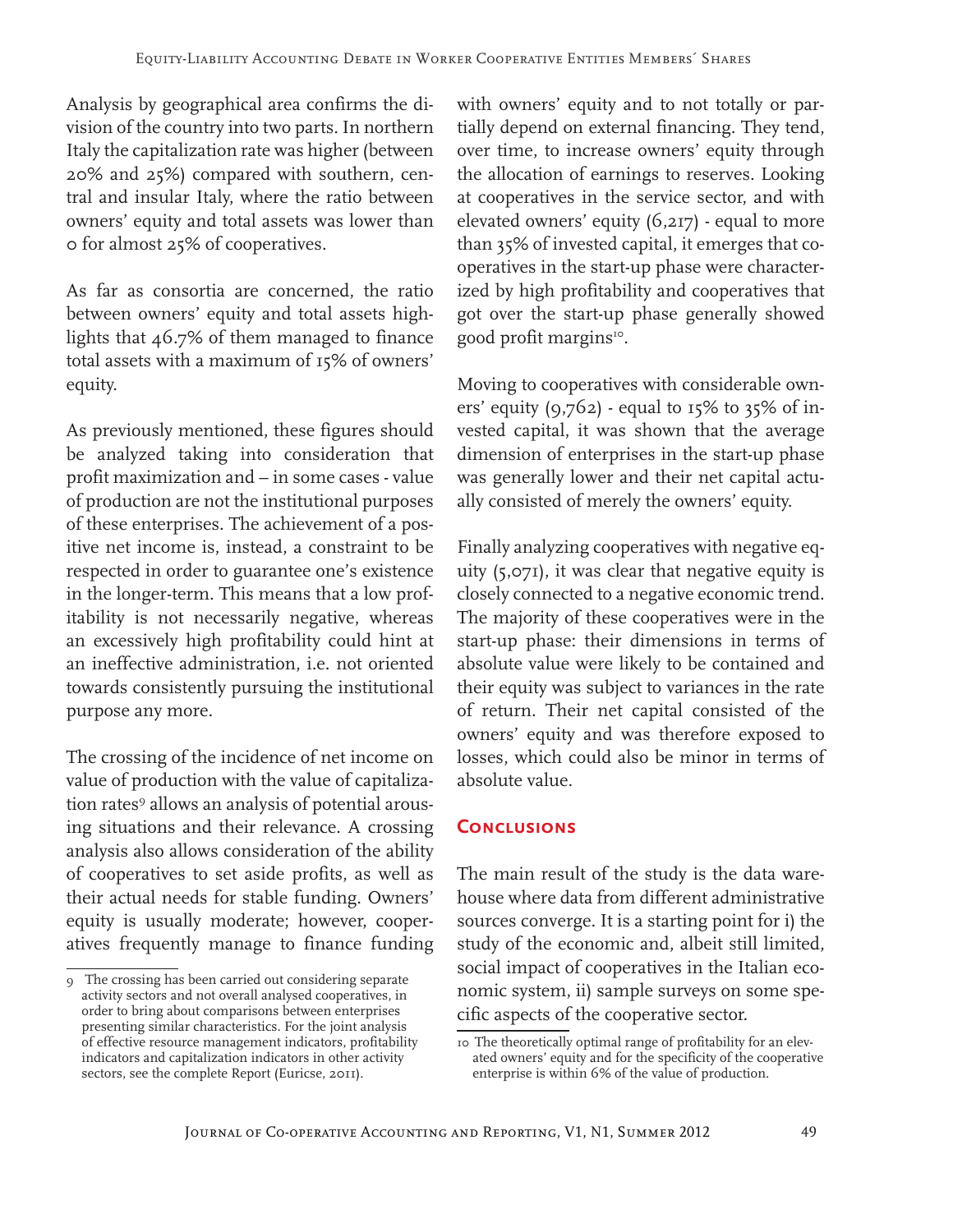The analysis presented in the previous paragraphs is an example of the potentials of the data warehouse and it contributes to knowledge about the cooperative sector highlighting first of all the growing economic and occupational relevance that cooperative enterprises are assuming in the Italian economy. The 2008 value of production of the sector was equal to 3.5% of the overall value produced in Italy, the occupational level in cooperatives was equal to 5% of overall Italian employment and 9% of Italian non-agricultural subordinate employment.

The results of the analysis also allow i) demonstration that cooperative enterprises do not only thrive in crisis periods and ii) identification of the specificity of this form of enterprise. It also has the ability to set up in conditions, which are unfavorable to economic growth. This probably happens because its main objective is to create jobs or services, not to make profits. The analyses have shown that the cooperative form especially thrives in the service sector (people and business support service activities). The key factor in this sector is labor, and business performance mostly depends on the effective management of this factor. Effective management assumes, therefore, a key role in the development of entrepreneurship in those economies characterized by a wide expansion of the service industry.

Data confirm non-homogeneities of the cooperative phenomenon in Italy if it is analyzed by regions of settlement. The main differences are between northern-central regions and southern regions. Cooperatives in southern Italy are numerous in terms of absolute value and compared to the number of inhabitants in the region, but they are the weakest from all points of view: limited dimensions, negative performance, and low levels of capitalization. This situation is in line with expectations, but needs to be studied in depth in order to identify policies that are able to respond to the need of cooperatives typical of these regions.

Like the majority of enterprises, cooperatives also usually generate from a business idea and are initially small-sized, but they are not necessarily destined to remain so. On the contrary, they tend to improve their performance and to grow in size over time. Together with the size, levels of capitalization increase, especially through an earmarking of retained earnings. Empirical evidence refutes the common idea that cooperatives are destined, by definition, to remain small-sized and undercapitalized. The resources that cooperatives have are generally enough for an appropriate and balanced business administration.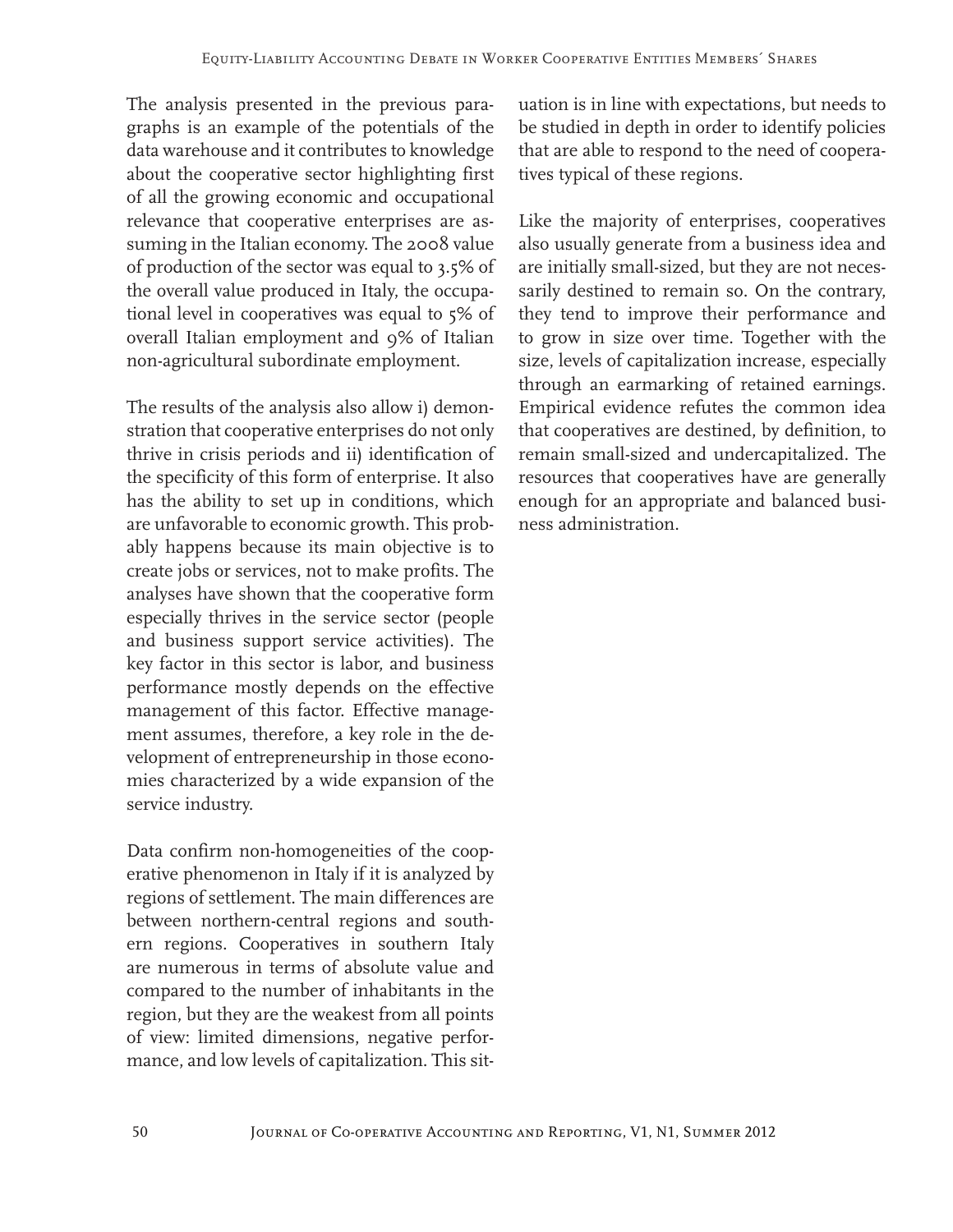## **References**

- AUSTIN J., STEVENSON H. and SKILLERN J.W., 2006, 'Social and Commercial Entrepreneurship: Same, Different, or Both?', *Entrepreneurship Theory And Practice*, January, 1-22.
- BENTIVOGLI C. and VIVIANO E., 2012, 'Changes in the Italian Economy: The Cooperatives', *Bank of Italy Occasional Paper No. 113.*
- COSTA E., ANDREAUS M., CARINI C. and CARPITA M., 2012, 'Exploring the efficiency of Italian Social Cooperatives by descriptive and principal component analysis', *Service Business, 6*, 1, 117-136.
- DART R., CLOW E. and ARMSTRONG A., 2010, 'Meaningful difficulties in the mapping of social enterprises', *Social Enterprise Journal,* 6, 3, 186-193.
- DEES J.G. and ECONOMY P., 2001, eds., 'Social Entrepreneurship', in Dees J.G., Emerson, J., Economy, Enterprising Nonprofits: A Toolkit for Social Entrepreneurship, John Wiley & Sons, Inc. Canada, USA, 1-18.
- DEFOUNRY J. and NYSSENS M., 2010, 'Social Enterprise in Europe: At the Crossroads of Market', Public Policies and Third Sector. *Policy and Society*, 29, 3, 231-232.
- DRAGHI M., 2009, 'Solidarietà nella crisi il credito cooperativo nelle economie locali', Celebrazione del Cinquantesimo d CreditUmbria – *Città della Pieve* 10 dicembre 2009.
- EURICSE, 2011, La cooperazione in Italia *Primo rapporto Euricse*, ISBN: 9788890672903 http://www.euricse.eu/it/node/1868.
- FONTANARI E. and BORZAGA C., 2010, 'L'impatto economico della Cooperazione in provincia di Trento', *Euricse Working paper, N. 009|10*, Euricse.
- HERMAN R.D. and RENZ D., 1999, 'Theses on Nonprofit Organizational Effectiveness', N*onprofit and Voluntary Sector Quarterly*, 28, 2, 107-126.
- IANES A., 2010, 'La storia. La cooperazione trentina e italiana. Un modo diverso di leggere e interpretare l'economia e la società', *Guida alla Cooperazione Trentina,* Federazione Trentina della Cooperazione, 59-86.
- INTERNATIONAL LABOUR ORGANIZATION, 2002, R193 Promotion of Cooperatives Recommendation, http://www.ilo.org/ilolex/cgi-lex/convde.pl?R193.